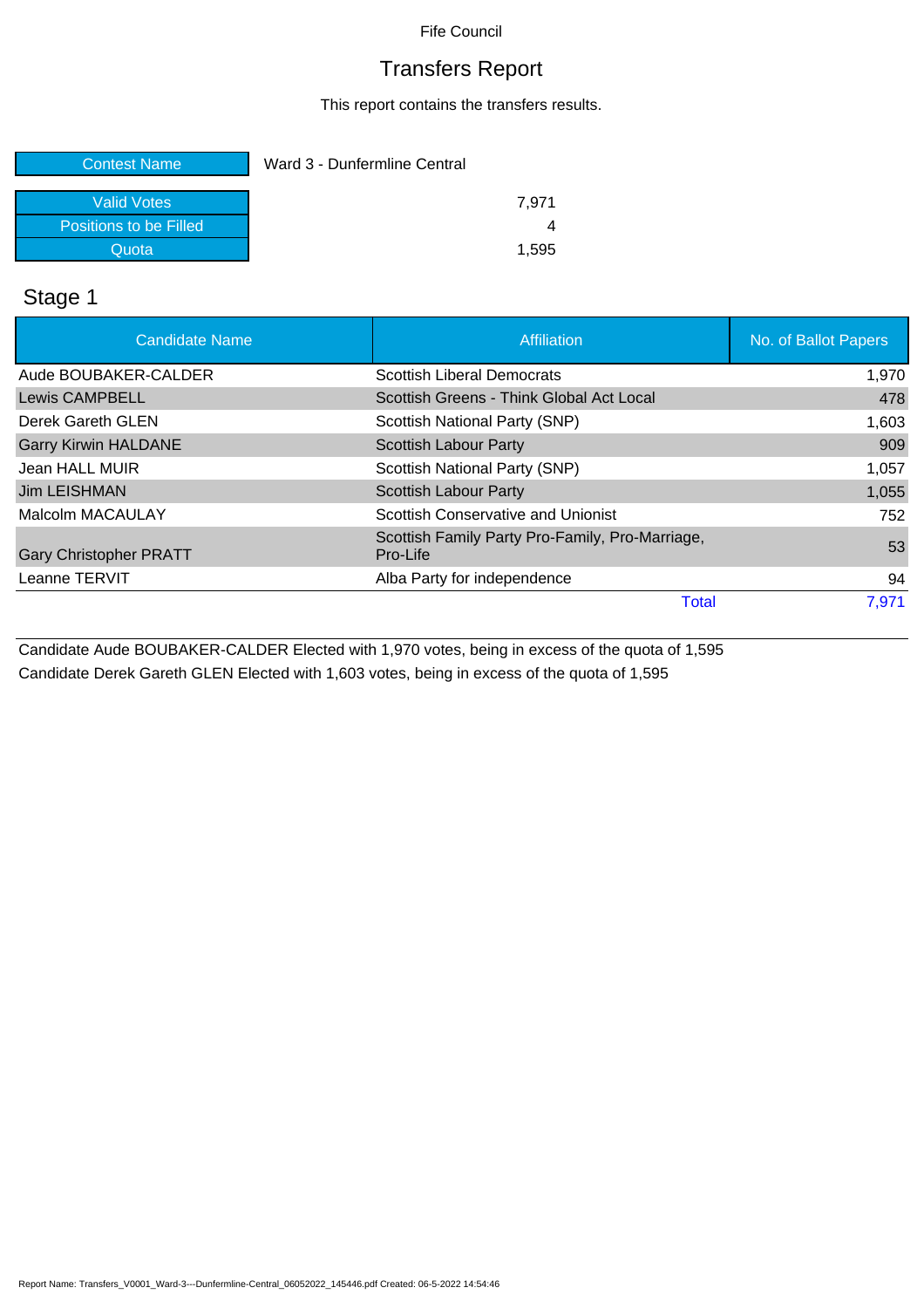# Transfers Report

This report contains the transfers results.

## Stage 2 - Surplus of Aude BOUBAKER-CALDER 375.00000

| Action                             | No. of Ballot<br>Papers | <b>Transfer Value</b> | <b>Votes Transferred</b> |
|------------------------------------|-------------------------|-----------------------|--------------------------|
| <b>Transfer to Lewis CAMPBELL</b>  | 220                     | 0.19035               | 41.87700                 |
| Transfer to Garry Kirwin HALDANE   | 362                     | 0.19035               | 68.90670                 |
| Transfer to Jean HALL MUIR         | 98                      | 0.19035               | 18.65430                 |
| <b>Transfer to Jim LEISHMAN</b>    | 444                     | 0.19035               | 84.51540                 |
| Transfer to Malcolm MACAULAY       | 472                     | 0.19035               | 89.84520                 |
| Transfer to Gary Christopher PRATT | 19                      | 0.19035               | 3.61665                  |
| Transfer to Leanne TERVIT          | 6                       | 0.19035               | 1.14210                  |
|                                    |                         |                       |                          |
| No further preference              | 349                     | 0.19035               | 66.43215                 |
| Not transferred due to rounding    |                         |                       | 0.01050                  |
|                                    | <b>Total</b>            |                       | 375.00000                |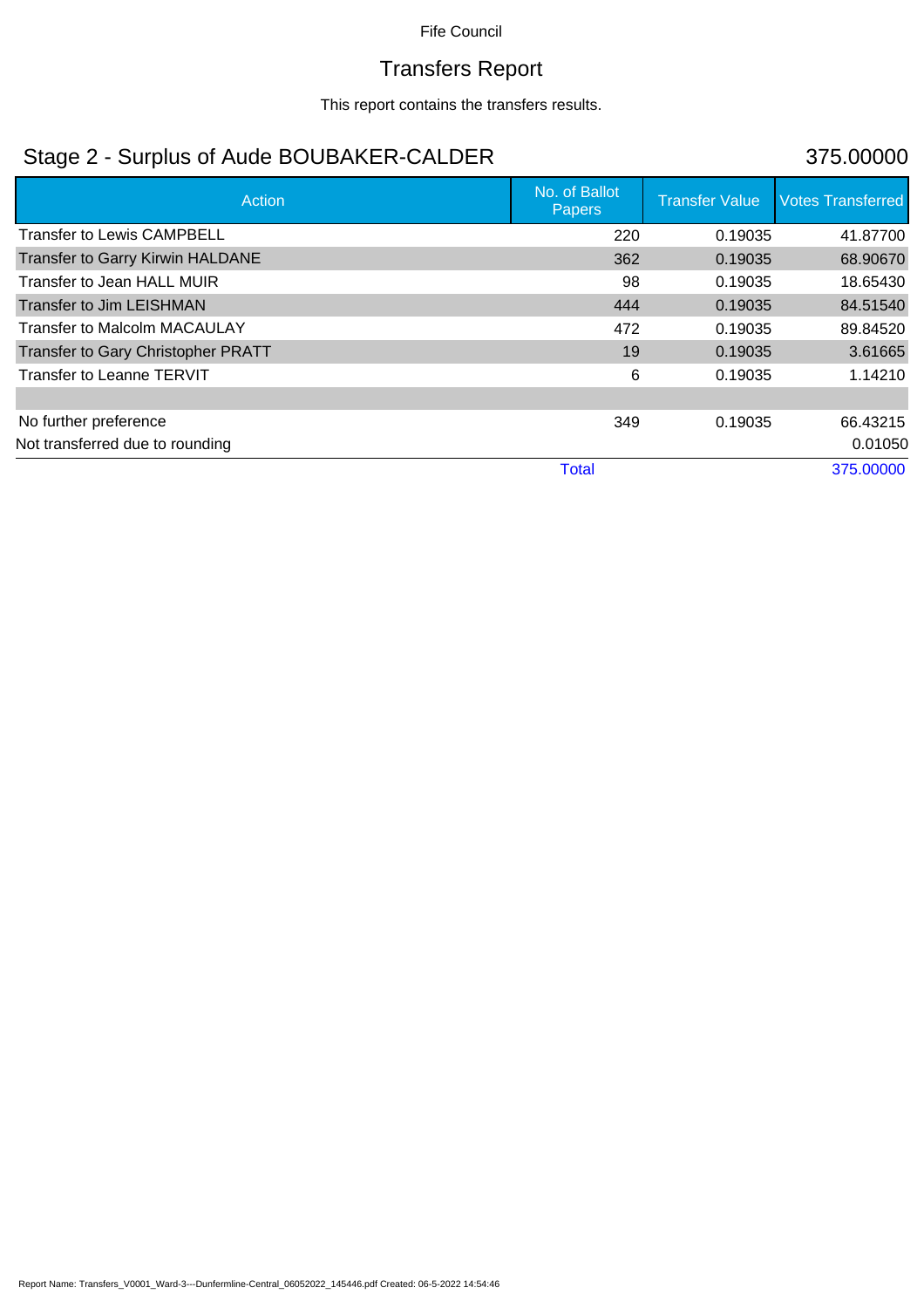# Transfers Report

This report contains the transfers results.

## Stage 3 - Surplus of Derek Gareth GLEN 8.00000

| Action                          | No. of Ballot<br><b>Papers</b> |         | Transfer Value   Votes Transferred |
|---------------------------------|--------------------------------|---------|------------------------------------|
| Transfer to Jean HALL MUIR      | 1,256                          | 0.00499 | 6.26744                            |
|                                 |                                |         |                                    |
| No further preference           | 55                             | 0.00499 | 0.27445                            |
| Not transferred due to rounding |                                |         | 0.00103                            |
|                                 | <b>Total</b>                   |         | 8.00000                            |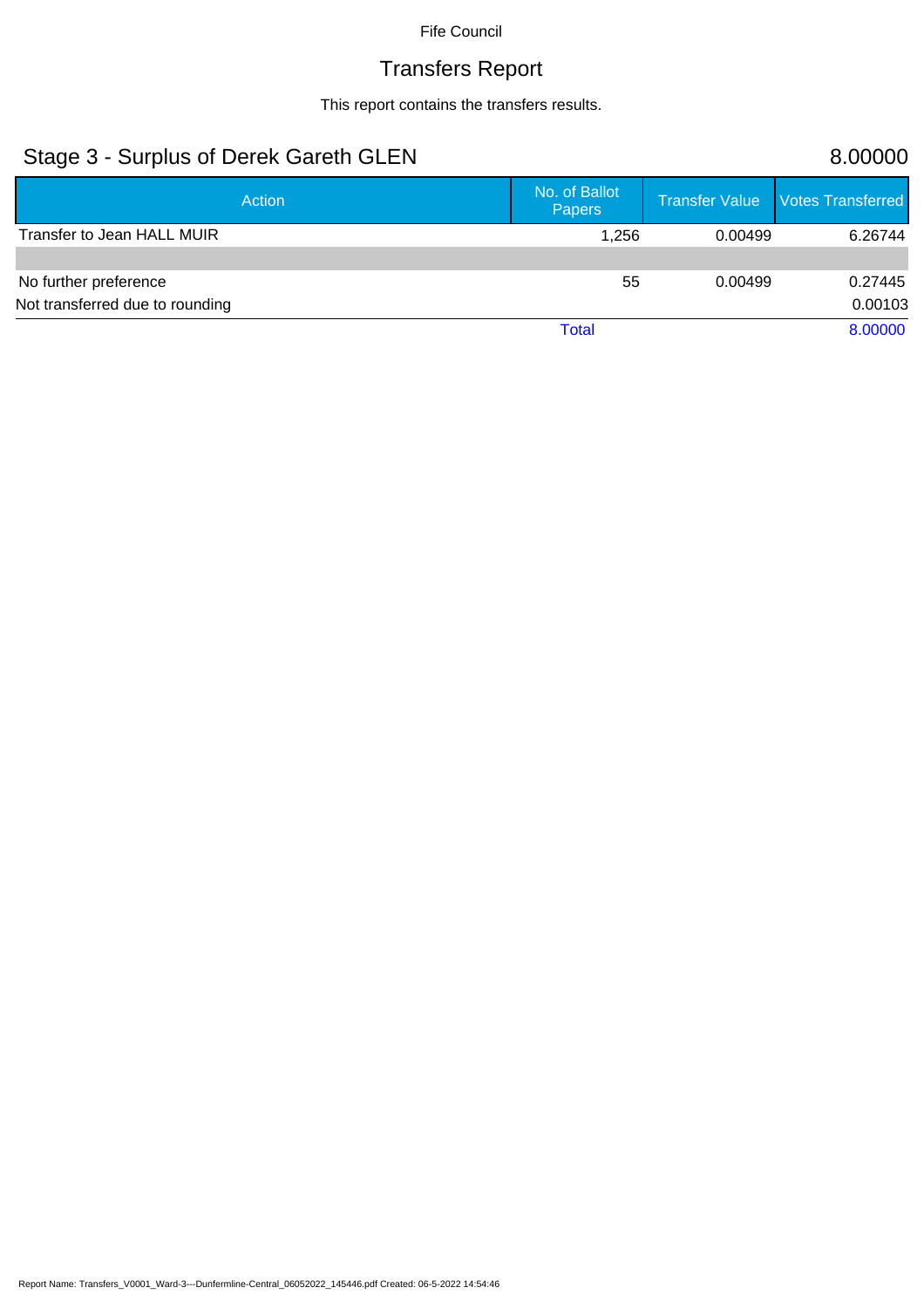# Transfers Report

This report contains the transfers results.

## Stage 4 - Exclusion of Gary Christopher PRATT 56.65158

| <b>Action</b>                           | No. of Ballot<br><b>Papers</b> | <b>Transfer Value</b> | <b>Votes Transferred</b> |
|-----------------------------------------|--------------------------------|-----------------------|--------------------------|
| <b>Transfer to Lewis CAMPBELL</b>       | 6                              | 1.00000               | 6.00000                  |
| Transfer to Garry Kirwin HALDANE        | 5                              | 1.00000               | 5.00000                  |
| <b>Transfer to Jim LEISHMAN</b>         | 15                             | 1.00000               | 15.00000                 |
| <b>Transfer to Malcolm MACAULAY</b>     | 14                             | 1.00000               | 14.00000                 |
| Transfer to Leanne TERVIT               | 5                              | 1.00000               | 5.00000                  |
| <b>Transfer to Lewis CAMPBELL</b>       | $\overline{2}$                 | 0.19035               | 0.38070                  |
| <b>Transfer to Garry Kirwin HALDANE</b> |                                | 0.19035               | 0.19035                  |
| <b>Transfer to Jim LEISHMAN</b>         | $\overline{4}$                 | 0.19035               | 0.76140                  |
| Transfer to Malcolm MACAULAY            |                                | 0.19035               | 0.19035                  |
| <b>Transfer to Leanne TERVIT</b>        | $\overline{4}$                 | 0.19035               | 0.76140                  |
| <b>Transfer to Lewis CAMPBELL</b>       | $\overline{2}$                 | 0.00499               | 0.00998                  |
| <b>Transfer to Jim LEISHMAN</b>         | $\mathbf{1}$                   | 0.00499               | 0.00499                  |
| Transfer to Leanne TERVIT               |                                | 0.00499               | 0.00499                  |
|                                         |                                |                       |                          |
| No further preference                   | 8                              | 1.00000               | 8.00000                  |
| No further preference                   | 7                              | 0.19035               | 1.33245                  |
| No further preference                   |                                | 0.00499               | 0.00499                  |
| Not transferred due to rounding         |                                |                       | 0.00000                  |
|                                         | <b>Total</b>                   |                       | 56.65158                 |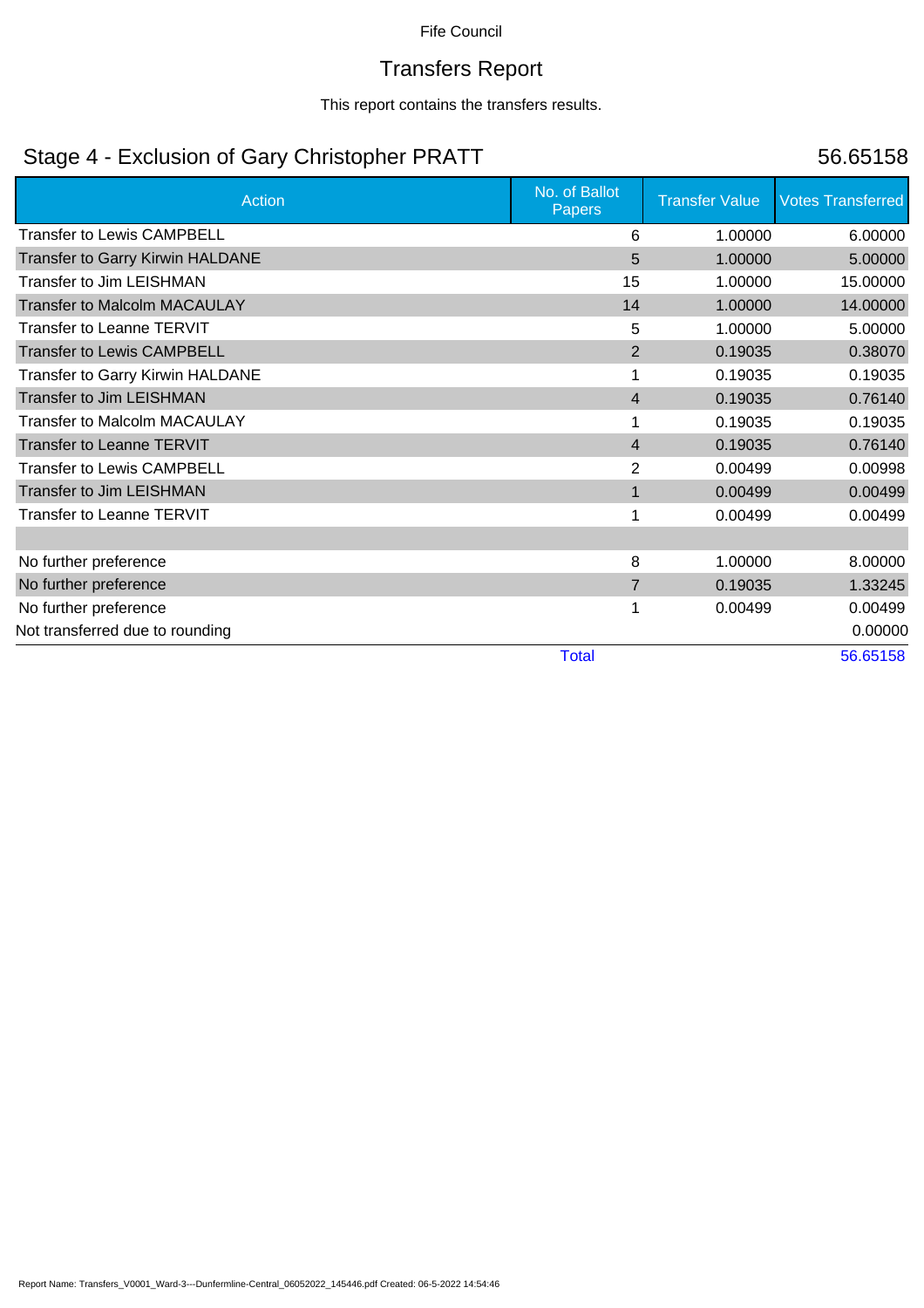# Transfers Report

This report contains the transfers results.

## Stage 5 - Exclusion of Leanne TERVIT 100.97835

| <b>Action</b>                       | No. of Ballot<br><b>Papers</b> | <b>Transfer Value</b> | <b>Votes Transferred</b> |
|-------------------------------------|--------------------------------|-----------------------|--------------------------|
| <b>Transfer to Lewis CAMPBELL</b>   | 11                             | 1.00000               | 11.00000                 |
| Transfer to Garry Kirwin HALDANE    | 9                              | 1.00000               | 9.00000                  |
| <b>Transfer to Jean HALL MUIR</b>   | 37                             | 1.00000               | 37.00000                 |
| <b>Transfer to Jim LEISHMAN</b>     | 15                             | 1.00000               | 15.00000                 |
| <b>Transfer to Malcolm MACAULAY</b> | 5                              | 1.00000               | 5.00000                  |
| <b>Transfer to Lewis CAMPBELL</b>   | 1                              | 0.19035               | 0.19035                  |
| Transfer to Jean HALL MUIR          | 3                              | 0.19035               | 0.57105                  |
| <b>Transfer to Jim LEISHMAN</b>     | 3                              | 0.19035               | 0.57105                  |
| <b>Transfer to Malcolm MACAULAY</b> |                                | 0.19035               | 0.19035                  |
| <b>Transfer to Lewis CAMPBELL</b>   | 2                              | 0.00499               | 0.00998                  |
| Transfer to Jean HALL MUIR          | 6                              | 0.00499               | 0.02994                  |
| <b>Transfer to Jim LEISHMAN</b>     | $\overline{2}$                 | 0.00499               | 0.00998                  |
|                                     |                                |                       |                          |
| No further preference               | 22                             | 1.00000               | 22.00000                 |
| No further preference               | 2                              | 0.19035               | 0.38070                  |
| No further preference               | 5                              | 0.00499               | 0.02495                  |
| Not transferred due to rounding     |                                |                       | 0.00000                  |
|                                     | <b>Total</b>                   |                       | 100.97835                |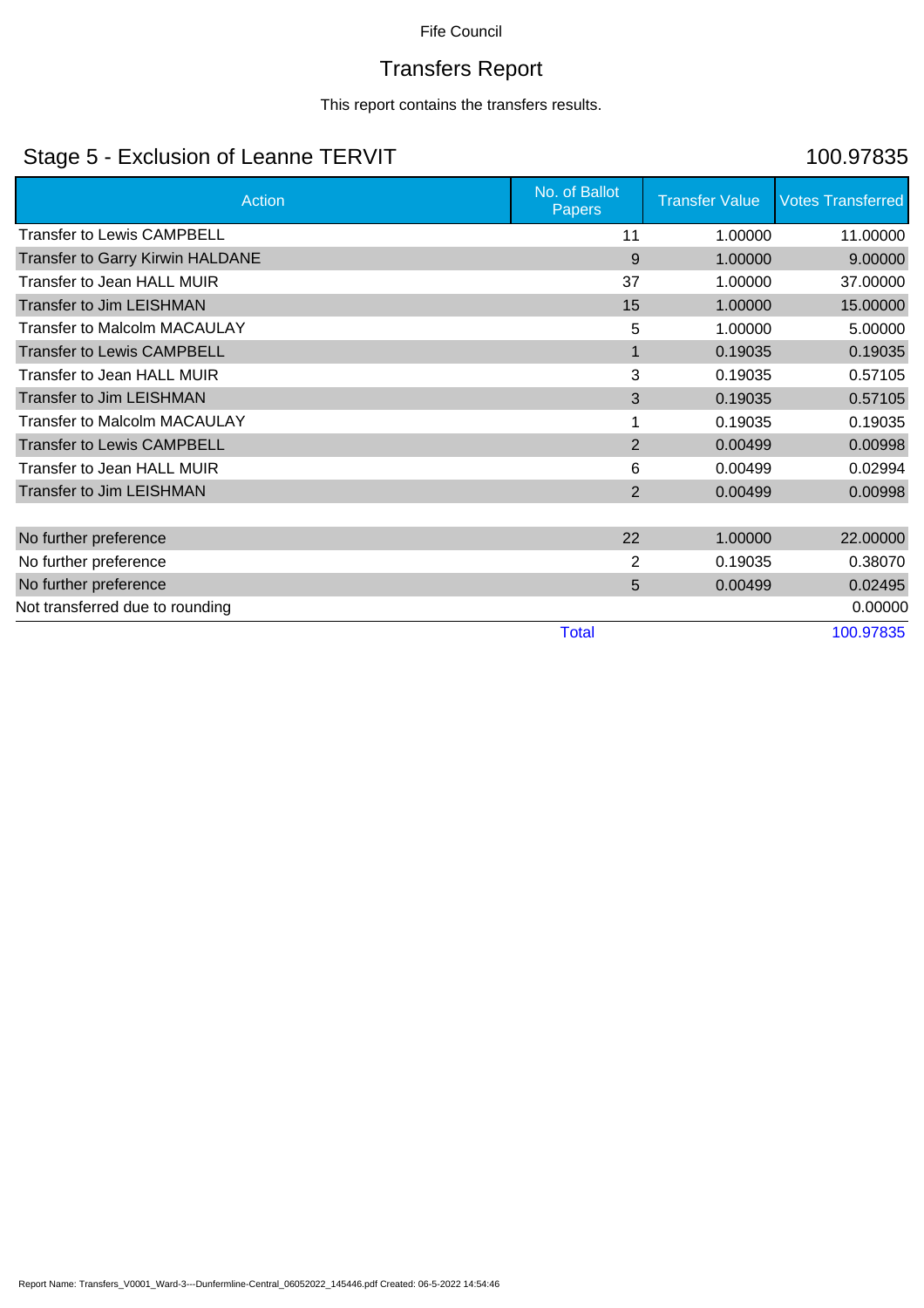# Transfers Report

This report contains the transfers results.

## Stage 6 - Exclusion of Lewis CAMPBELL 538.13168

| <b>Action</b>                           | No. of Ballot<br><b>Papers</b> | <b>Transfer Value</b> | <b>Votes Transferred</b> |
|-----------------------------------------|--------------------------------|-----------------------|--------------------------|
| Transfer to Garry Kirwin HALDANE        | 55                             | 1.00000               | 55.00000                 |
| <b>Transfer to Jean HALL MUIR</b>       | 260                            | 1.00000               | 260.00000                |
| <b>Transfer to Jim LEISHMAN</b>         | 66                             | 1.00000               | 66.00000                 |
| <b>Transfer to Malcolm MACAULAY</b>     | 15                             | 1.00000               | 15.00000                 |
| <b>Transfer to Garry Kirwin HALDANE</b> | 50                             | 0.19035               | 9.51750                  |
| <b>Transfer to Jean HALL MUIR</b>       | 43                             | 0.19035               | 8.18505                  |
| <b>Transfer to Jim LEISHMAN</b>         | 31                             | 0.19035               | 5.90085                  |
| <b>Transfer to Malcolm MACAULAY</b>     | 14                             | 0.19035               | 2.66490                  |
| <b>Transfer to Garry Kirwin HALDANE</b> | 6                              | 0.00499               | 0.02994                  |
| <b>Transfer to Jean HALL MUIR</b>       | 84                             | 0.00499               | 0.41916                  |
| Transfer to Jim LEISHMAN                | 15                             | 0.00499               | 0.07485                  |
| <b>Transfer to Malcolm MACAULAY</b>     | 1                              | 0.00499               | 0.00499                  |
|                                         |                                |                       |                          |
| No further preference                   | 99                             | 1.00000               | 99.00000                 |
| No further preference                   | 85                             | 0.19035               | 16.17975                 |
| No further preference                   | 31                             | 0.00499               | 0.15469                  |
| Not transferred due to rounding         |                                |                       | 0.00000                  |
|                                         | <b>Total</b>                   |                       | 538.13168                |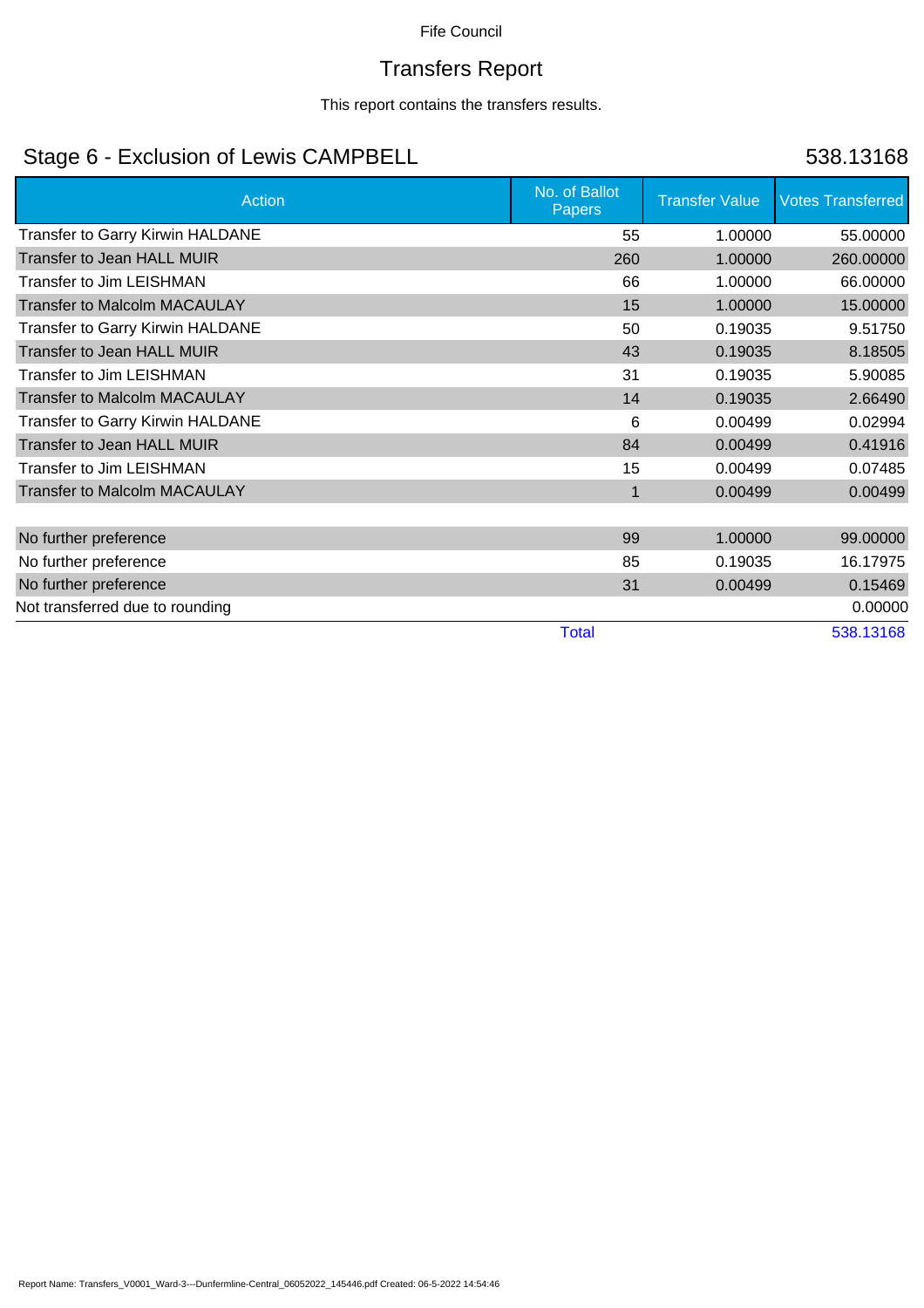# Transfers Report

This report contains the transfers results.

## Stage 7 - Exclusion of Malcolm MACAULAY 878.92074

| Action                                  | No. of Ballot<br><b>Papers</b> | <b>Transfer Value</b> | <b>Votes Transferred</b> |
|-----------------------------------------|--------------------------------|-----------------------|--------------------------|
| Transfer to Garry Kirwin HALDANE        | 138                            | 1.00000               | 138.00000                |
| Transfer to Jean HALL MUIR              | 16                             | 1.00000               | 16.00000                 |
| Transfer to Jim LEISHMAN                | 201                            | 1.00000               | 201.00000                |
| <b>Transfer to Garry Kirwin HALDANE</b> | 111                            | 0.19035               | 21.12885                 |
| Transfer to Jean HALL MUIR              | 8                              | 0.19035               | 1.52280                  |
| <b>Transfer to Jim LEISHMAN</b>         | 153                            | 0.19035               | 29.12355                 |
| Transfer to Garry Kirwin HALDANE        |                                | 0.00499               | 0.00499                  |
| <b>Transfer to Jean HALL MUIR</b>       |                                | 0.00499               | 0.00499                  |
| <b>Transfer to Jim LEISHMAN</b>         | 2                              | 0.00499               | 0.00998                  |
|                                         |                                |                       |                          |
| No further preference                   | 431                            | 1.00000               | 431.00000                |
| No further preference                   | 216                            | 0.19035               | 41.11560                 |
| No further preference                   | 2                              | 0.00499               | 0.00998                  |
| Not transferred due to rounding         |                                |                       | 0.00000                  |
|                                         | <b>Total</b>                   |                       | 878.92074                |